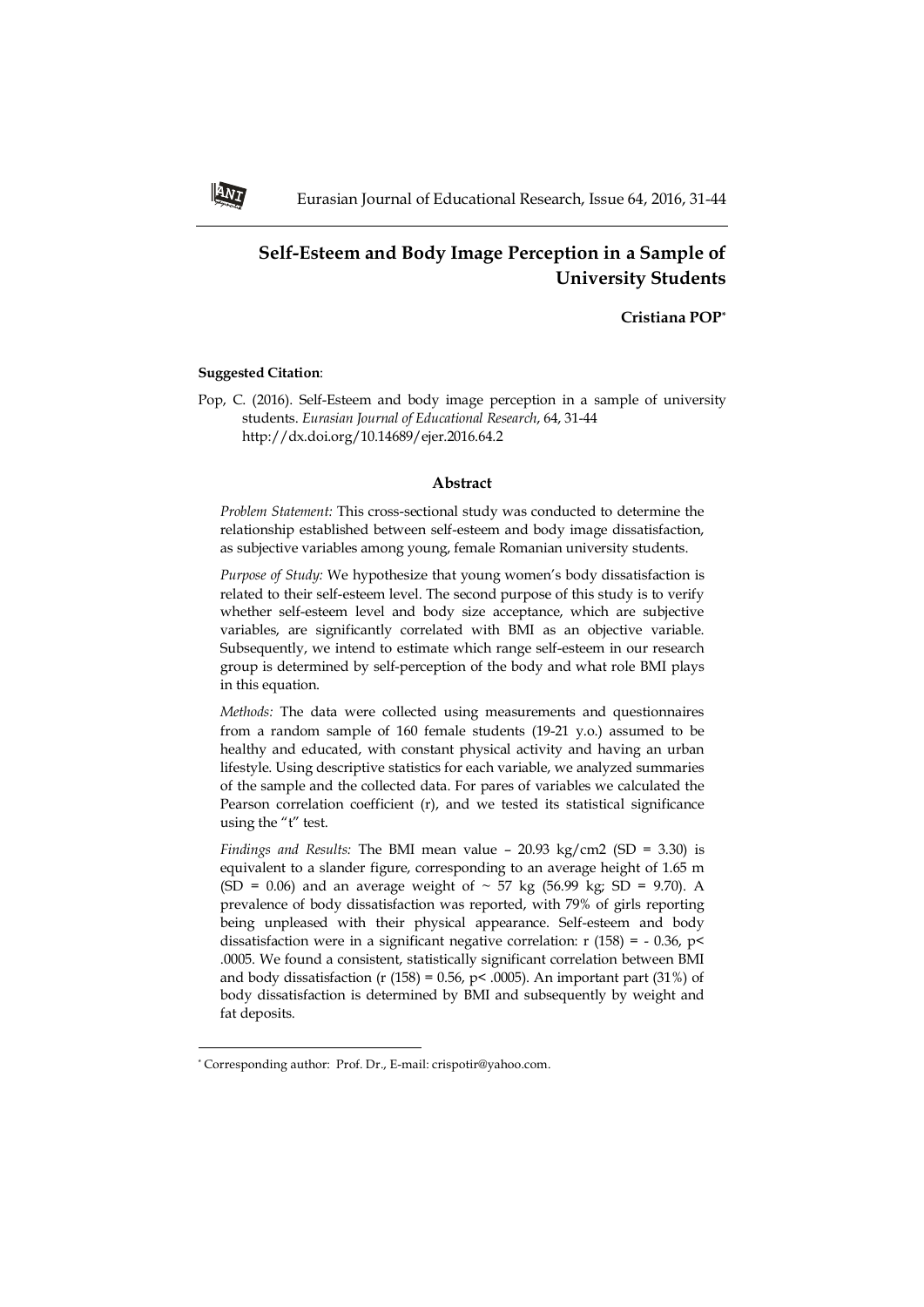*Conclusions and Recommendations:* Due the statistical correlations calculated for self-esteem, body image dissatisfaction and BMI, we can conclude that selfesteem is better correlated with other subjective parameters (body image) than with objective and relatively stable measurements (BMI in our research). BMI values are useful predictors of body dissatisfaction risk among young females. Physical activity results in certain improvements in the physical and psychological parameters researched in the present paper. Therefore, we made some recommendations regarding motivation, exercise enjoyment and communication techniques aimed at promoting physical activities among young women.

*Key words:* Weight; body dissatisfaction; cultural patterns; physical activity; self-image distortion.

### **Introduction**

Physical appearance is one of the first individual characteristics noticed by others and has an important impact on social interactions. Appearance in general and body image in particular have become very important constructs in contemporary Western societies (Tiggeman, 2011). Body image is not just a cognitive construct, but also a reflection of attitudes and interactions with others. The tendency to link physical attractiveness with positive personal qualities has become a cultural stereotype, not only in western culture, but also globally. The avalanche of perfect bodies in mass media, advertising and social media is burdensome to the subconscious, causing people to accept that "what is beautiful is good," with physical attractiveness often being linked with success.

Physical appearance was far less important in earlier times. The ancient Greek ideal was "kalokagathia" – a man refined in mind and body: physical beauty (kalos) was acquired by exercising in the palestra, practicing agonistic disciplines, while the intellectual and spiritual goodness (agathos) were refined by practicing music, song, dance, rhetoric and philosophy (Corral et al., 2010, p 5). In a Hymn to Hygieia (sec. V or VI BC), it was said that "To have good health is the best for a mortal. / Second is to be born handsome in appearance." The link between health and beauty trespasses the centuries through the medieval age. Despite the tones of pink flash painted by Rubens (1577-1640), depicting the presumptive beauty ideal of the epoch, some studies have suggested that a small waist was actually a symbol of feminine beauty, health and fertility. Singh, Ren & Singh (2007), after examining over 7000 documents containing prose, poetry and drama references to women's physical appearance in sec XV – XVII, concluded that "the marker of health and fertility - a small waist - has always been an invariant symbol of feminine beauty," not only in the European countries, but also in the Indian and Chinese cultural spaces.

In present times, the personal physical image is a mean of gaining a distinct place in the social environment. In order to achieve this status, investments in body appearance (cosmetics products and procedures, piercing and tattoos, plastic surgeries, sportive material and equipment, etc.) have notably increased for women and men as well.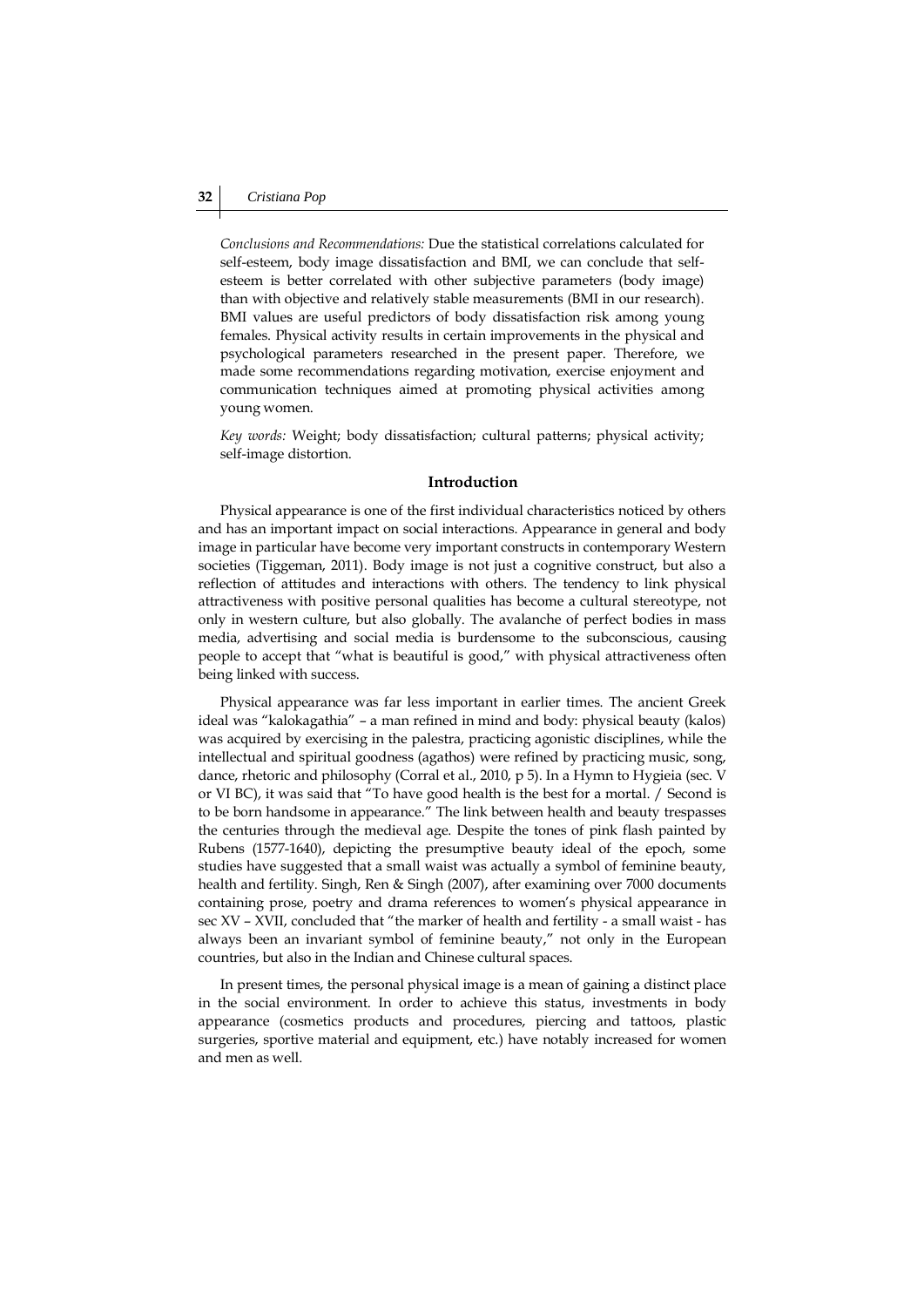As they grow up, children build a picture or image of themselves. This image develops through the things that they can or cannot do and by how other people see them. Poor opinions of our bodies can cause low self-esteem and self-confidence. An important contribution to the construction of a youth's body image is the media. Constantly watching 'perfect' bodies can feed youth insecurities over attractiveness and weight. Studies show that idealized body image contributes to eating disorders such as anorexia nervosa or bulimia, steroid use, protein supplements (Hogan & Strasburger, 2008) and even plastic surgery.

During adolescence, girls, more than boys, have particular concerns about weight, body shape and self-image.There is scientific evidence that body image is experienced negatively by the majority of women and girls (Furham, Badmin & Snead, 2002; Grogan, 2008). Many are dissatisfied with their body size and weight because slimness is seen as the desirable standard and as the beauty pattern, especially for young women. Even in adulthood, underweight is much more prevalent among women than men (Ali & Lindstrom, 2006).

For an overweight person, the awareness of his or her body size and volume will determine social reluctance, timidity and low self-confidence, reflected in her/his posture and attitudes. Additionally, socio-cultural patterns associate fatness with laziness, and overweight persons are easily labelled as indolent.

 Physical anthropologists have described population-level differences in BMI, a measurement very important to contemporary understandings of health and risk for chronic disease (Anderson-Fye, 2012). In studies of European-descended peoples, BMI is strongly positively correlated with increased cardiovascular risks. Physical activity is of fundamental importance for the maintenance of life functions and is an essential part of having a healthy lifestyle, as it has been proven to play a protective role against the development of cardiovascular disease, metabolic disorders, skeletal disorders and even mental illness (Andersen, 2009).

In the last 20 years, psychologists have had a constant regard of self-esteem as a significant psychological predictor for health and quality of life. An important number of studies has linked the self-esteem concept with a wide range of topics from violence and aggression (Baumeister, Smart, Boden, 1996) to life satisfaction (Zhang & Leung, 2002), moderated by age, gender or ethnicity.

Regarding the relationship between self-esteem and body image perception, studies have revealed a preference for Caucasian female samples confronted with Western cultural patterns. Despite the abundance of scientific articles linking selfesteem with various physical aspects, in the Eastern European space this topic has only recently become a research object.

### *Aims of the Present Study*

Consistent with past research examining other female samples, we hypothesize that young women's body dissatisfaction will be related to their level of self-esteem.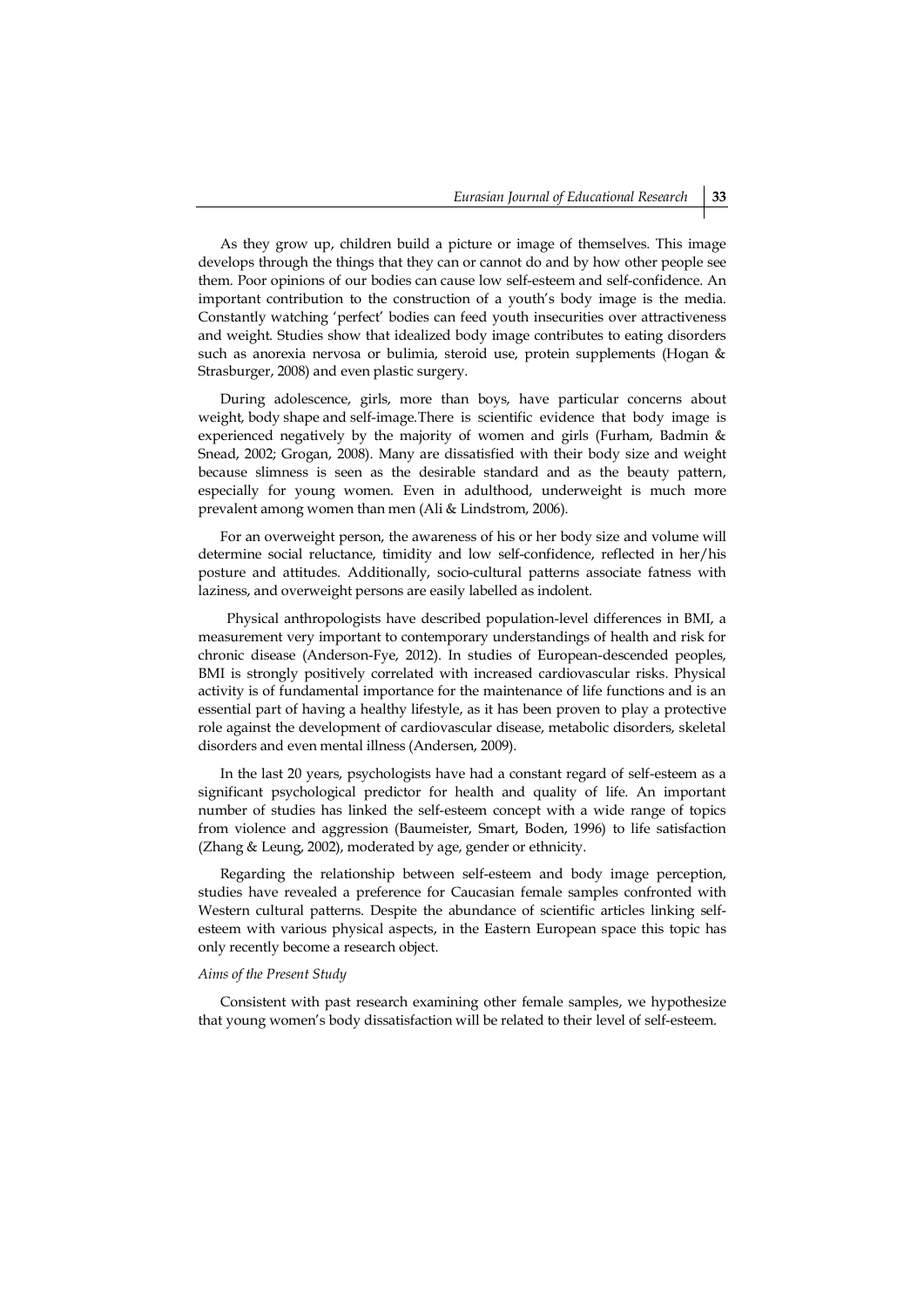The second purpose of this study is to verify whether self-esteem level and body size acceptance, which are subjective variables, are significantly correlated with BMI as an objective variable.

Subsequently, we intend to estimate in which range the self-esteem of our research group is determined by body self-perception and what role BMI has in this equation. The discussions are expected to determine how physical activity may enhance self-esteem and improve body image perception and to underline the research findings' implications for the physical education domain.

### **Methods**

#### *Research Design*

This cross-sectional study was conducted to determine the relationship established between self-esteem and body image dissatisfaction as subjective variables among young female Romanian university students. The anthropometrical measurements and questionnaire were applied in between March and May 2014 in a context related with physical activities, health, fitness and body shape improvement. The PE classes were primarily planned and delivered for women's preferences and comprised dedicated physical activities (fitness, aerobics and sports in female teams).

# *Research Sample*

This study was undertaken on a sample of 160 young women who were studying in their first and second years in various departments of the Bucharest Economic Studies Academy (ESA). The age of the participants ranged from 19 to 21 years, with an average of 19.9 years (SD = 0.66). The low coefficient of variance (CV=3.31%) demonstrated a high sample homogeneity. The participants were randomly selected from those attending physical education classes, and therefore we assumed we were working with a healthy, educated and physically active young female research sample.

### *Research Instruments and Procedure*

The anthropometrical measurements – height and weight - enable us to calculate the Body Mass Index (BMI) as an objective reference. We consider the participants in this study to be young adults because the female growth trails off to zero at about 15 or 16 years. The majority of participants were within the normal BMI interval: between 18.5 and 24.9 g/cm2, with a mean value of 20.94 kg/m2 (SD = 3.3). The subjects completed an anonymous questionnaire aimed at assessing their self-esteem level and range of body size satisfaction / dissatisfaction.

Self-esteem was assessed by applying the Rosenberg Self-Esteem Scale (Rosenberg, 1989). This 10-item questionnaire is a widely used measure with high internal reliability (α= .96) and validity. The RSES contains an equal number of positively and negatively worded items. Responses are coded on a four-point scale ranging from 0 (strongly disagree) to 3 (strongly agree); the higher the score, the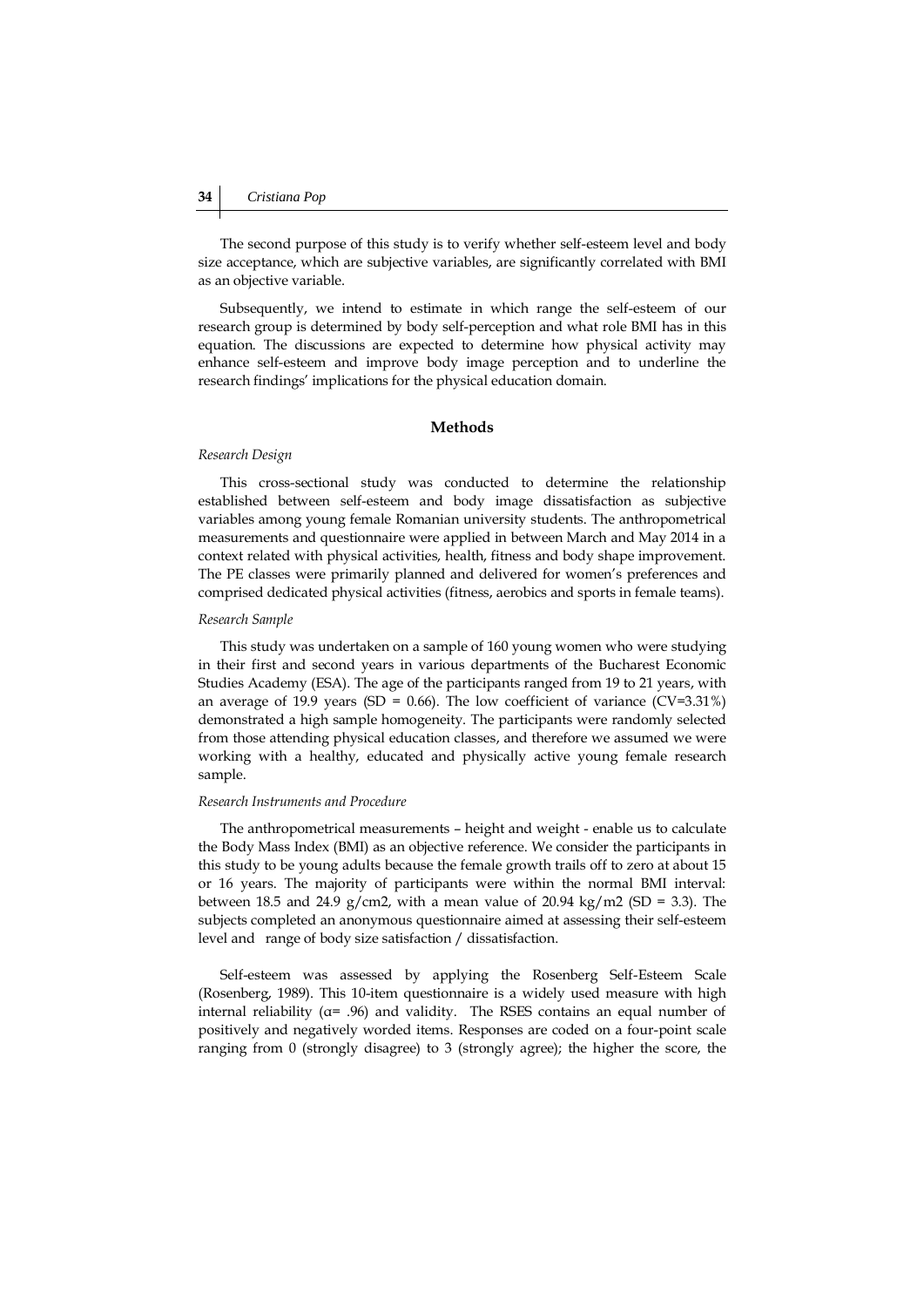higher the self-esteem level. Scores between 15 and 25 are within normal range; scores below 15 suggest low self-esteem, while scores above 25 correspond to high self-esteem. The scale was previously used in studies involving young adults belonging to different cultures (Runcan, Iovu, 2013; Yamawaki, Peterson Nelson, Omori, 2011; Erol, Orth 2011).

In order to assess body dissatisfaction, we used the Contour Drawing Rating Scale (CDRS; Thompson & Gray, 1991). The CDRS consists of nine drawings of a female figure, each drawing increasing in size from extremely thin (1) to very obese (9). The young women were asked to rate their ideal figure (how they would ideally like to look) and their current size (perceived figure). The discrepancy between the ideal and perceived current size score (current - ideal≠0) is an index of body size dissatisfaction.

#### *Data Analysis*

Using descriptive statistics for each variable we analyzed summaries of the samples and of the collected data. For the pared variables we calculated the Pearson correlation coefficient (r) and we tested its statistical significance using the "t" test. Further, we compared the "t" score figured for the actual correlation in the study, using the standard t table cutoffs (df =  $N-2$ ). Using the correlation coefficient values, we calculated the coefficient of determination:  $r^2$  - in order to determine the proportion of variance explained by one of the variables.

### **Findings**

BMI is a measure of body fat based on height and weight, and the normal range is usually considered to be 18.5 to 24.99 kg/cm2, with anything over 25 considered overweight, and over 30 obese. Values less than 18.5 kg/cm2 are associated with thin bodies or being underweight. In our research sample, the distribution of BMI showed a prevalence of normal and low values (88.75%).

### **Table 1.**

*BMI Distribution*

| DIVII DISTRUTTURI |             |               |            |           |
|-------------------|-------------|---------------|------------|-----------|
| BMI               | Underweight | Normal weight | Overweight | Obese     |
| Units             | 37          | 105           |            |           |
| $^{0}/_{0}$       | 23.125%     | 65.625%       | 10.625%    | $0.625\%$ |

The BMI mean value - 20.93 kg/cm2 (SD = 3.30) equates to a slender figure, corresponding to an average height of 1.65 m (SD = 0.06) and an average weight of  $\sim$ 57 kg (56.99 kg; SD = 9.70).

However, 79% of the girls questioned have problems accepting their body image, and the first reason they give is weight - 13% want to gain weight, but the majority (66%) want to lose weight. Just 21% of subjects positively evaluate the shape and size of their body. The next table illustrates the distribution of body dissatisfaction answers: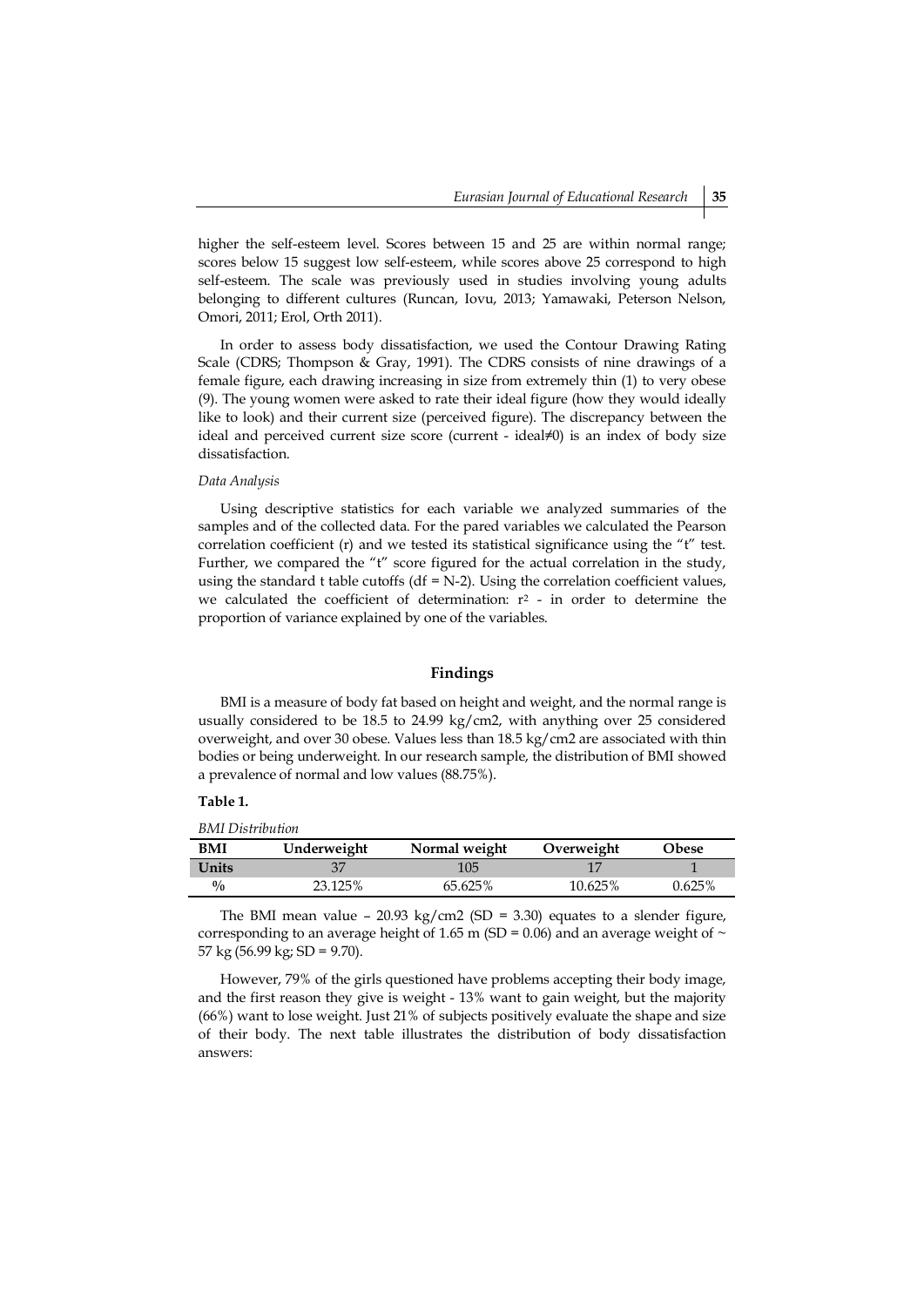# **Table 2.**

*Body Dissatisfaction Distribution*

| Body size index | Current $-$ ideal $< 0$ | Current = ideal | Current $-$ ideal $> 0$ |  |
|-----------------|-------------------------|-----------------|-------------------------|--|
| Units           | 21                      | 34              | 105                     |  |
| $\frac{0}{0}$   | 13%                     | 21%             | 66%                     |  |
| Underweight     | 8                       | 12              | 17                      |  |
| Normal weight   | 13                      | 21              | 71                      |  |
| Overweight &    |                         |                 |                         |  |
| obese           |                         |                 | $16 + 1$                |  |

Even more interesting is that 46% of the subjects in the underweight group are not satisfied with their body size and are willing to lose more weight. In the normal weight group, just 13% young women are pleased with their physical appearance.

The scores of the Rosenberg Self-esteem Scale (RSES) are ranked between 11 and 30. The average self-esteem score among our sample is 23.1 (SD=3.1), demonstrating a normal and high self-esteem level for a group of young, healthy and educated females. Just 1.87% of them reported low self-esteem (below 15).

# **Table 3.**

*RSES Score Distribution*

| <b>RSES</b> scores | $11 - 15$ | $16 - 20$ | $21 - 25$ | $26 - 30$ |
|--------------------|-----------|-----------|-----------|-----------|
| Units              |           | 25        | 96        | 36        |
| $\frac{0}{0}$      | 1.87%     | 15.63%    | 60%       | 22.5%     |

Testing the first hypothesis, we find a significant negative correlation between body image dissatisfaction and self-esteem; the higher the dissatisfaction, the lower the self-esteem. The correlation coefficient of these two variables is:  $r(158) = .36$ , p<0.0005. Because r ≠0, results that the null hypothesis is rejected and the alternative hypothesis may be accepted.

Following the research objectives, we estimated the influence of body image perception on the young women's' self-esteem level by calculating the coefficient of determination:  $r^2 = 0.13$ . This means that 13% of the variance in self-esteem level is determined by physical perception and acceptance of the self. This modest value means that self-esteem is determined in considerable proportion by 87% other factors.

Comparing the two subjective variables with the BMI results, we obtain different results. Body dissatisfaction is strongly correlated with BMI: r (158)= .56, p< .0005. Computing the statistical significance of this result, we obtained a "t" value higher than "t critic": t (158)= 8.49< 3.35; p < 0005. The coefficient of determination  $r^2$ = 0.313 implies that 31% of variance in body dissatisfaction is explained by body mass index.

The other subjective variable, self-esteem, is negatively correlated with BMI:  $r(158) = -0.21$ , and the result also has no statistical significance.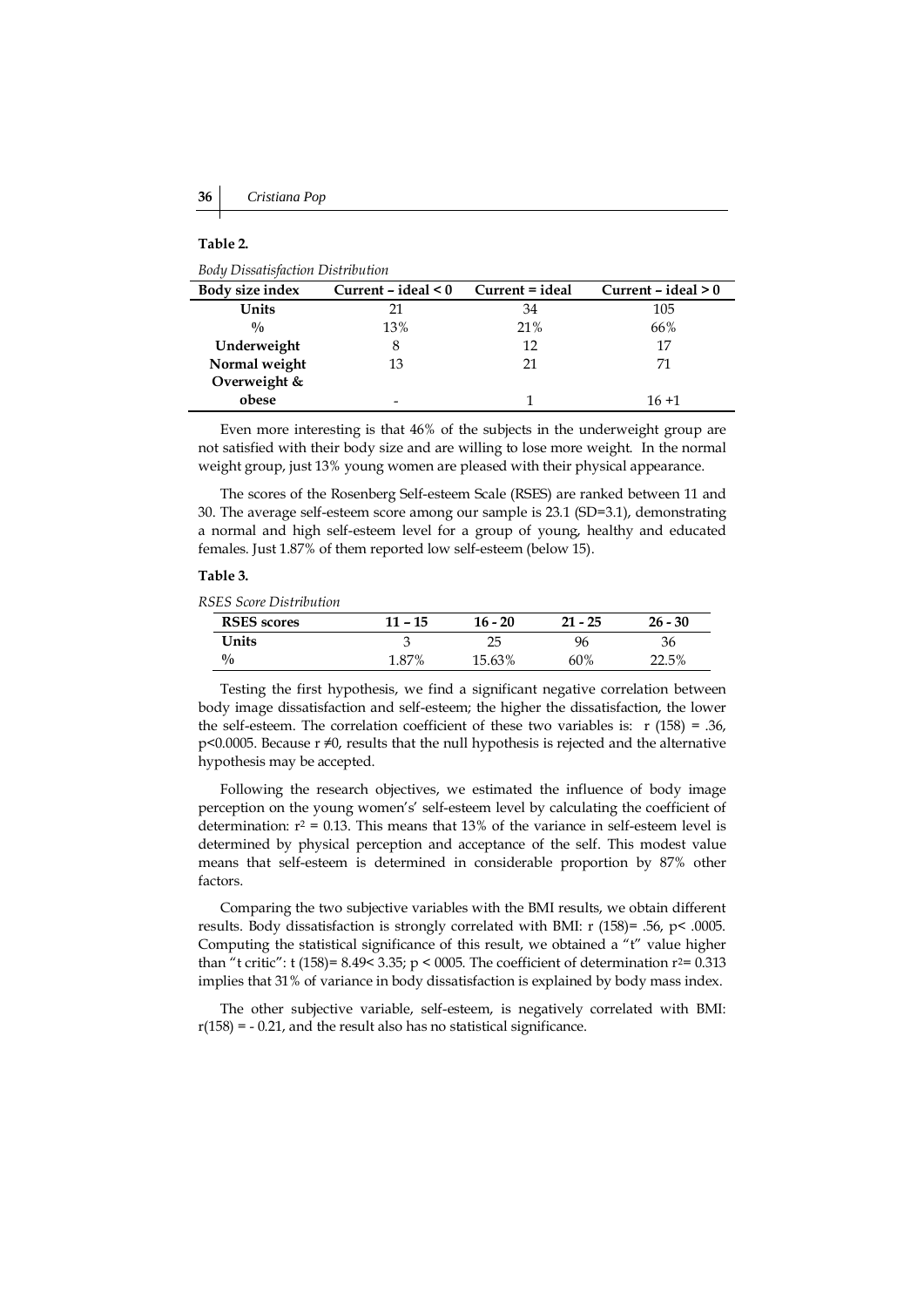### **Discussion and Conclusions**

In comparing our BMI results –  $M=20.93$  kg/cm2 (SD = 3.30) - with other studies on female samples in Europe, we have noticed similarities and differences. An extensive study on females between the ages of 18 and 34 years (Ali & Linstrom, 2006) in Sweden (n = 1967) returns a different distribution:

### **Table 4.**

|  | Comparing BMI Percentage |
|--|--------------------------|
|  |                          |

| BMI     | Underweight | Normal weight | Overweight | Obese  |
|---------|-------------|---------------|------------|--------|
| Sweden  | 5.7%        | 68.8%         | 18.4%      | 7%     |
| Romania | 23.1%       | 65.6%         | 10.6%      | 0.625% |

The prevalence of underweight decreases naturally with age, as the percentage increases in the overweight and obese categories. There are similarities between the two samples in the normal weight percentage.

In a recent study on a sample of 884 teenagers ( $M = 14.29$  years old,  $SD = 1.29$ ), from Spain, the average BMI for girls was 21.98, with average values of 1.59 m height and 56.09 kg weight (Grao-Cruces et al., 2014). Considering the age difference (from 14.29 to 19.9), and the lower BMI value reported, we consider the prevalence of normal weight and underweight in our sample confirmed. The BMI comparison is rooted in the European geographical and ethnic space, because a study on young women (M=19.99, SD=4.79) in the USA returns significantly higher values – M=24.52 kg/m2, (SD=5.69), with approximately 30% of the sample maintaining a BMI of 25 or greater, indicating that they were overweight or obese (Markey, Markey, 2009).

Regarding RSES mean scores, our findings are in accordance with the results of similar studies. In a study on a sample of Turkish students practicing physical activities, the mean RSES score reported was 23.04 (SD =2.03) (Ygiter, 2014). In the same study, a control group of students (n= 129) with no physical activity reported a mean score of  $18.87$  (SD = 1.52). One of the cited study's conclusions was that sport participation has positive effects on self-esteem. Also, Sinclair et al. (2010) found that among a sample of 503 adults ( $M = 44.7$  years,  $SD = 16.3$ ) the average self-esteem score was  $22.62$  (SD = 5.8), comparable to our sample results  $23.01$  (SD=3.1). We assess the high self-esteem scores as encouraging for our research group's physical and psychological health. Low self-esteem is often associated with vulnerability in female samples with eating disorders, depression or anxiety (APA, 2007).

Due the statistical correlations calculated for self-esteem, body image dissatisfaction and BMI, we can conclude that self-esteem is better correlated with other subjective parameters (body image) than with objective and relatively stable measurements (BMI in our research). There is scientific evidence showing that when speaking about the quality of life, objective and subjective indicators are weakly correlated (Cummings, 2000). Self-image and self-esteem are two subjective components of well-being, while the anthropometrical measurements constitute objective data.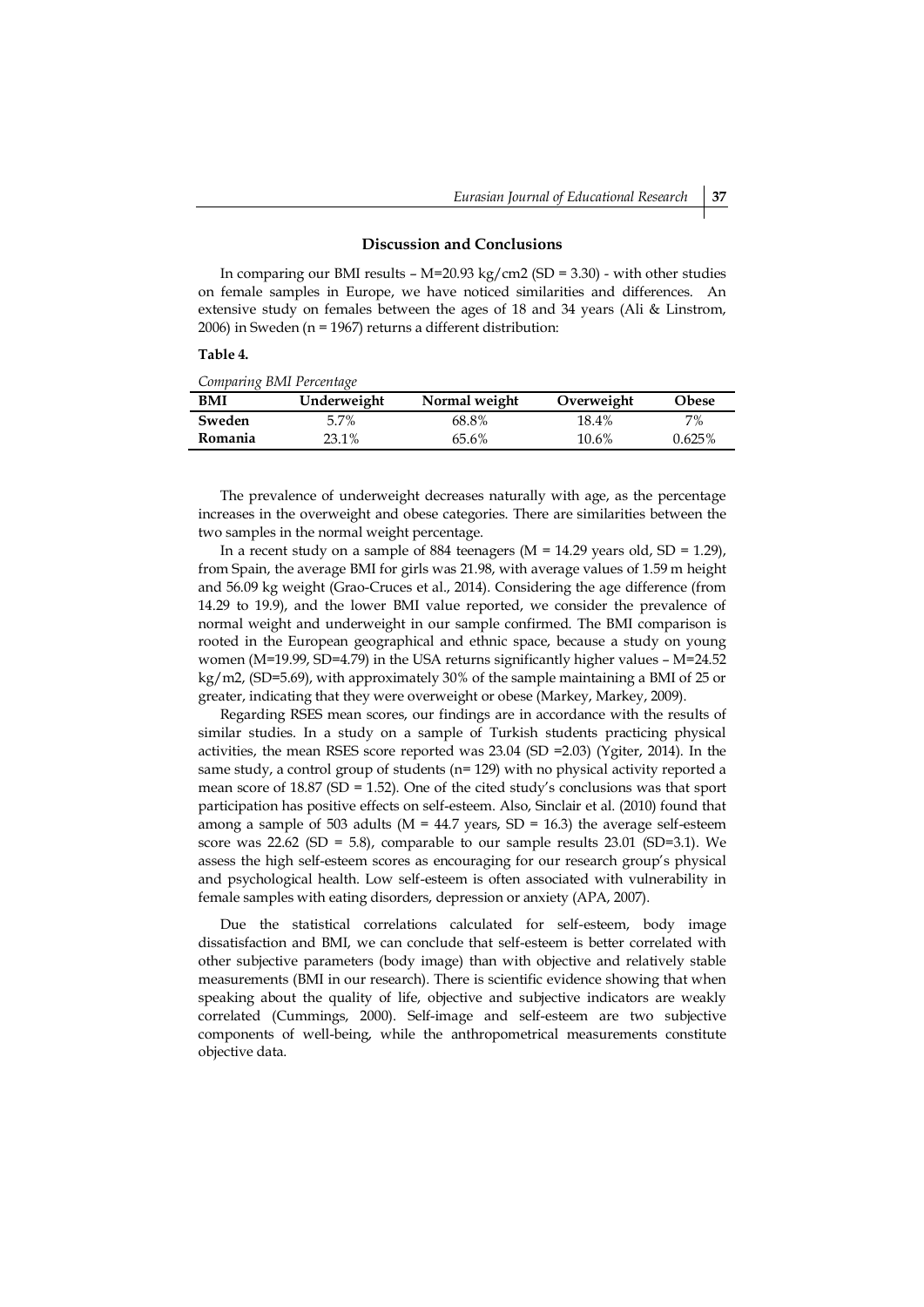# **38** *Cristiana Pop*

Body image dissatisfaction is a reality for a large share in our research sample. Of the young women questioned, 79% wanted to change something about their body shape and size, and eventually their weight. Even though 87.7% of the subjects fall into the normal and underweight categories, most of them, 66%, wanted to lose weight in order to achieve an ideal, slimmer silhouette. This data confirms the thesis that benchmarks that society promotes are very severe for most girls and young women and put them in a position of inferiority, with repercussions on self-esteem and self-confidence. As a biological entity, the body has a functional role, but as a social entity it conveys important messages about social status, personality or subculture membership.

The significant correlation between body image dissatisfaction and self-esteem reported in this study is sustained by other similar studies on European female adolescents (Oktan & Şahin, 2010; Calado at al., 2011) and young adults (Sepulveda et al., 2007). There are also scientific studies that link women's body dissatisfaction and low self-esteem with physical appearance (Daniali, Azadbakht & Mostafavi, 2013). By prizing women's physical attractiveness, western society encourages them to evaluate their social value in terms of image and also perpetuates this societal objectification through continuous cultural scrutiny, the creation of negative stereotypes and prejudices against overweight people. Among women, social and cultural context shape a self-critical orientation toward their physical appearance that is manifested in certain comparison tendencies associated with negative body esteem (Neagu, 2015), anxiety, eating disorders, social reluctance and depression.

Even body image acceptance is a subjective issue, depending on cultural and social factors, yet we find a consistent, statistically significant correlation with BMI (r  $(158) = 0.56$ , p< .0005). An important part  $(32%)$  of body dissatisfaction is determined by body mass index, and subsequently by weight and fat deposits. Therefore, it is acceptable to consider BMI values to be useful predictors of body dissatisfaction risk among young female. At the same time, body dissatisfaction mediates the BMI's indirect influence on self-esteem for the 19-21 year-old female population segment. In a similar, recent study, Szabo (2015) investigated the relationship between body image and self-esteem in a young adults sample and concluded that major differences between the perceived and ideal body images predict lower levels of selfesteem.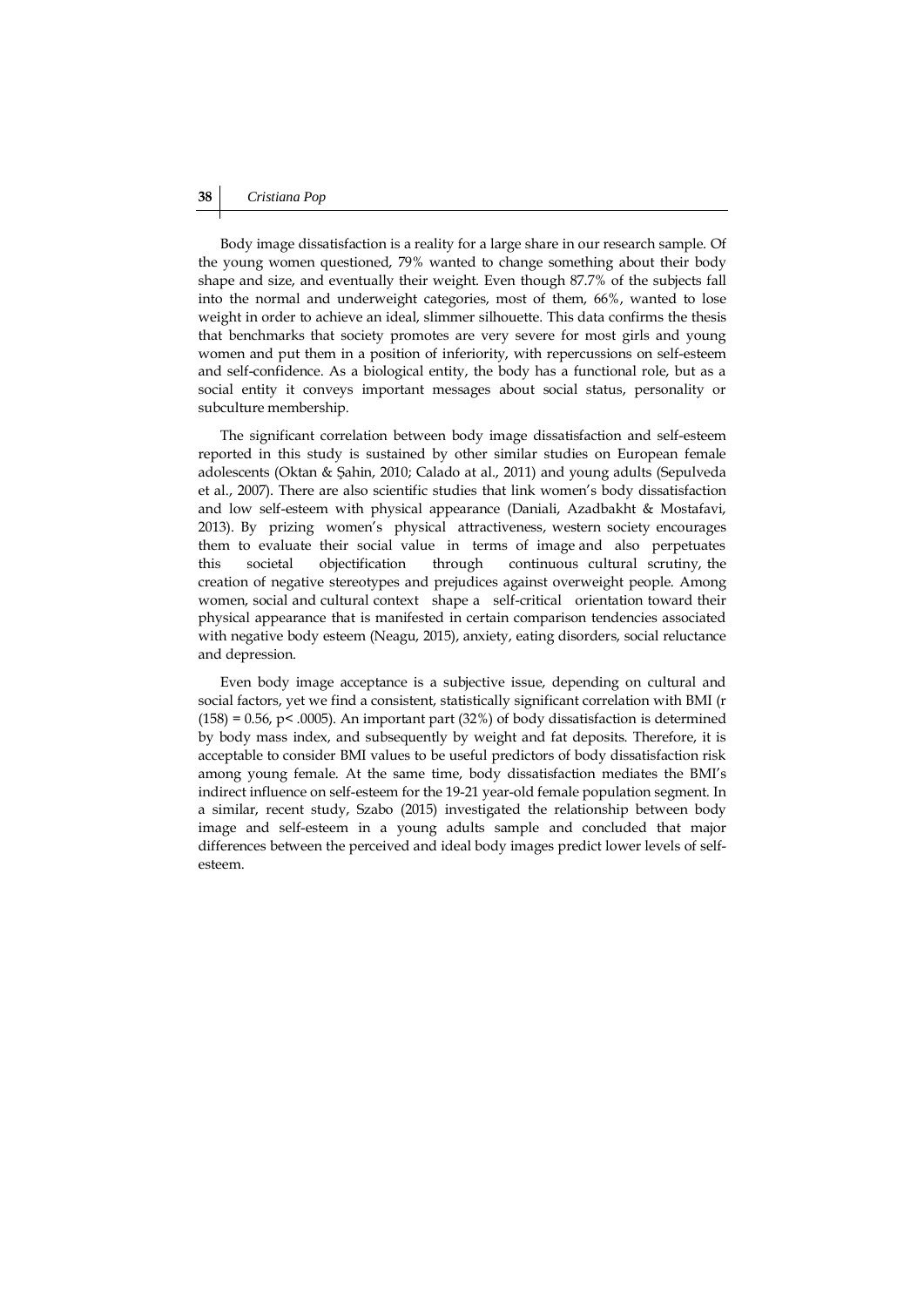

Figure 1. *BMI / Body dissatisfaction correlation*

These results support physical activity, which itself results in improving the body shape and its functional efficiency. A systematic review concluded that weight control and behavioral interventions could be successful ways to boost self-esteem and increase satisfaction with body areas too (Poobalan, Aucott, Precious, Crombie, Smith, 2010). Among behavioral interventions', besides a healthy lifestyle or cutting out unhealthy foods, we can include an increased number of adequate physical activities and spending more time outdoors in the natural environment (Pop, 2015 b).

An important number of scientific studies demonstrate without any doubt the potential positive effect of exercise on improving both physical and psychological well-being. In the psychological well-being category, we can frame the perceptions, opinions and feelings related to body image, health condition, self-esteem, etc., and all of them are improvable through physical exercise. Three different meta-analyses (Martin Ginis & Baset, 2011), (Sonstroem, 1997), (Martin Ginis et al., 2005) draw the same consistent conclusion: exercise has significant positive effects on body image. More interesting seems to be the mechanism that can moderate the effects of exercise on body image.

Changes in objective indices of physical fitness play a minor role in body image change, whereas improvements in perceived fitness and self-efficacy appear to be an important mechanism by which exercise improves body image. There is no direct correlation between objective progress in fitness level and subjective perception of being fit or more functionally efficient (Williams & Cash, 2001). Shifting the focus away from appearance and emphasizing the physical and mental benefits of exercise,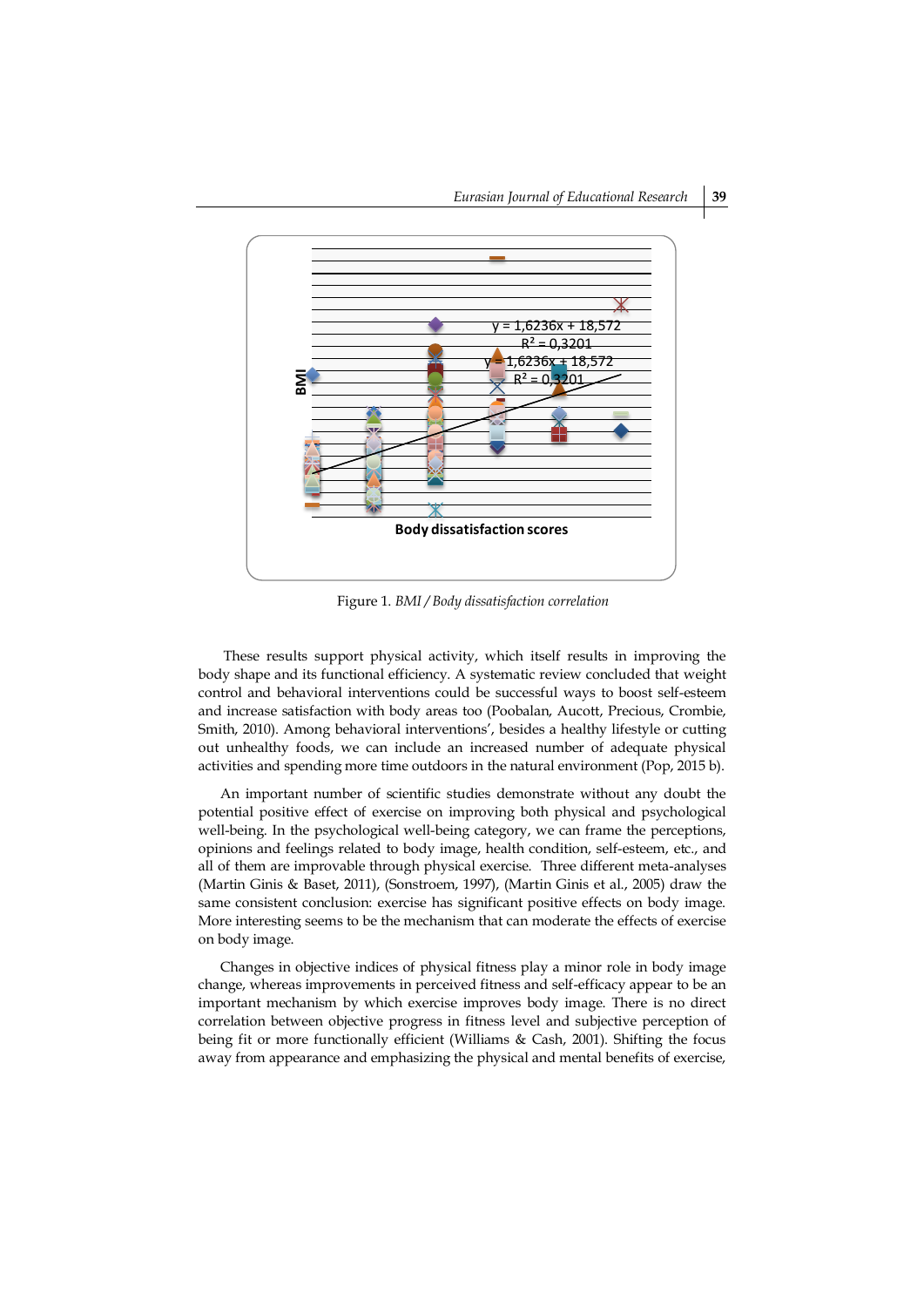we could inspire our students with physical self-acceptance and self confidence in their own strengths.

The exercise intervention on changing body image depends on frequency and intensity of training (Campbell & Hausenblas, 2009). The changes in body image and self-esteem during young adulthood are positive when the exercises are performed on more days per week and at least at moderate intensity. In a study of high school and university students, those who reported exercising for 15-60 minutes at least 3 days per week also reported higher levels of self-esteem than those who did not (Frost, McKelvie, 2005).

Physical education might make a more significant contribution to young people's self-image acceptance if lessons are planned and delivered with this specific qualitative goal in mind. Cognitive construction about what constitutes a normal, real and healthy body would be a motivation for youngsters to practice physical activities and an educational counteraction to negative thoughts and feelings about their physical attractiveness (Pop, 2015 a). Aerobic exercise, strength-training, and combined aerobic/strength-training interventions are equally effective. The effectiveness of the type of exercise depends more on preferences and personal goals. A sensitive task for PE teachers dealing with students with low self-image acceptance is to help them to set realistic and achievable goals through appropriate exercise.

Some evidence suggests that exercise enjoyment is positively associated with body image change (Martin Ginis, Bassett, 2012). A pleasant and supportive work climate will help students to take part in physical education classes enthusiastically. Working in a friendly group, watching other people exercising, and receiving constructive feed-back and assistance could motivate people to join and practice physical activities (Pop, 2014). The satisfaction gained from exercising can eventually become an intrinsic motivation, especially when the practitioner internalizes the idea that effort has positive effects on enhancing perceptions about body shape and selfimage.

Due the effort and sometimes the pain suffered while exercising, motivation for physical effort is an important issue in attracting and maintaining young people's involvement involved in physical activities. On the interpersonal level, the teacher should maintain a dialogue with performers; this ensures awareness, cognitive achievement and commitment. The means of pedagogical communication applied in physical education classes, like giving feedback related to tasks, recognition of accomplishments, and encouragement and support in difficult moments, could have good results with young adults. This also has a beneficial effect on a youngster's self confidence and self-esteem related to physical appearance.

Additional research is needed with different samples from various cultural, educational and behavioral backgrounds in order to understand whether the body image distortion reported in this study is a systematic cultural consequence or whether it depends more on an evanescent age and gender trend.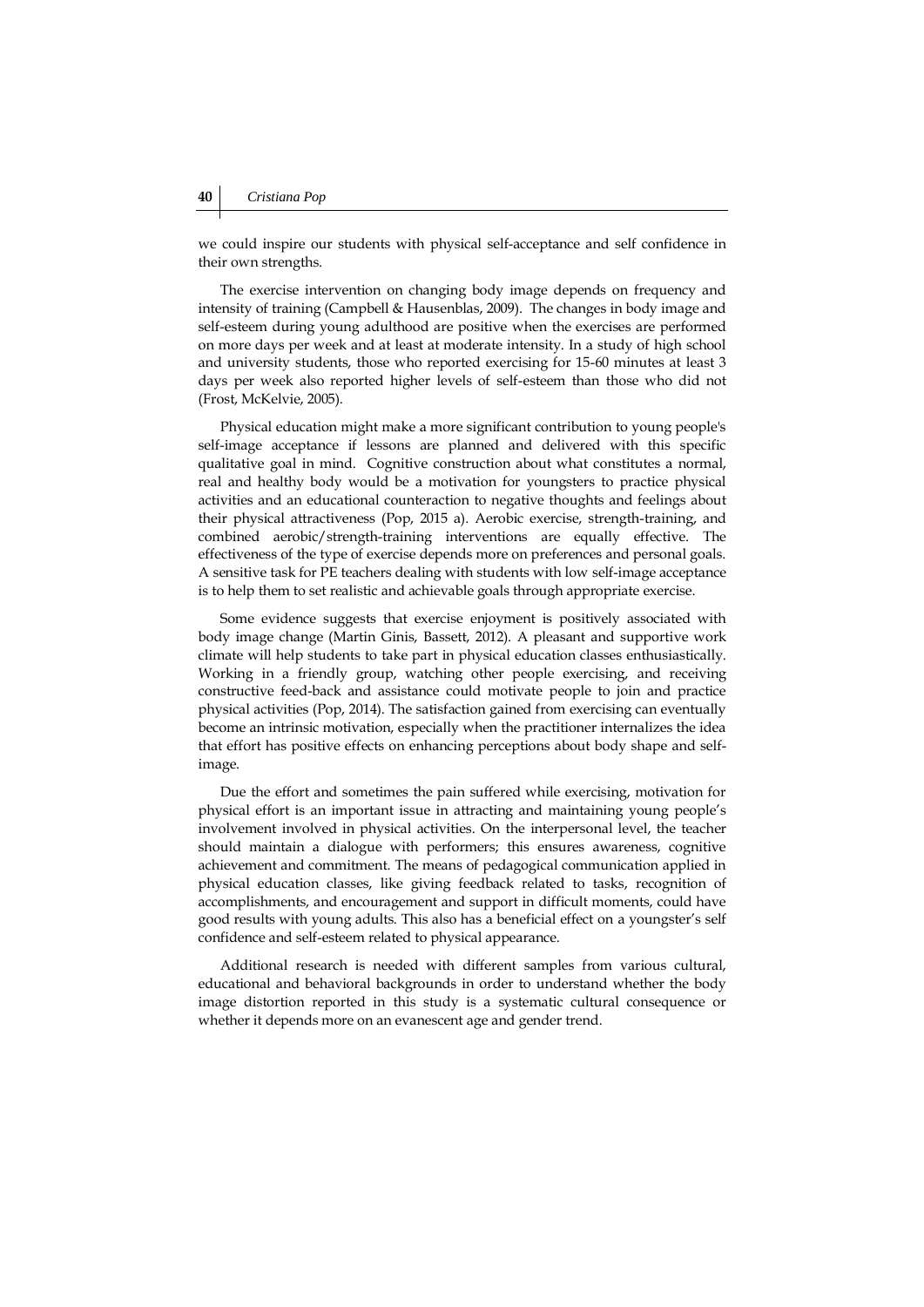### **References**

- Ali, S. M., & Lindstrom, M. (2006). Socioeconomic, psychosocial, behavioural, and psychological determinants of BMI among young women: differing patterns for underweight and overweight/obesity. *Eur J Public Health*, (June 2006) 16 (3), 324-330.
- Andersen, L.B. (2009). Physical activity in adolescents. *Jornal de Pediatria, 85*(4), 281- 283.
- Anderson-Fye, E.P. (2011). Anthropological perspectives on physical appearance and body image. In Cash. T. (Ed.), *Encyclopedia of body image and human appearance* (pp. 15-22), Elsevier Inc.
- Baumeister R.F, Smart, L., & Boden, J.M. (1996). Relation of threatened egotism to violence and aggression: the dark side of high self-esteem. *Psychological Review, 103*(1), 5.
- Baumeister, R. F., Campbell, J. D., Krueger, J. I., & Vohs, K. D. (2003). Does high selfesteem cause better performance, interpersonal success, happiness, or healthier lifestyles? *Psychological Science in the Public Interest, 4*, 1-44.
- Calado, M., Lameiras, M., Sepulveda, A., Rodriguez, Y., & Carrerra, M. (2011). The association between exposure to mass media and body dissatisfaction among Spanish adolescents. *Women's Health Issues*, 21-5 (2011) 390–399
- Campbell, A., & Hausenblas, H. A. (2009). Effects of exercise interventions on body image: A meta-analysis. *Journal of Health Psychology*, 14, 780–793.
- Corral, C. D., Pérez-Turpin, J. A., Vidal, A. M., Padorno, C. M., Patiño, J. M., & Molina, A. G. (2010). Principles of the olympic movement. *Journal of Human Sport and Exercise, 5*(1), 3.
- Cummins, R.A. (2000). Objective and subjective quality of life: An interactive model. *Social Indicators Research, 52,* 55-72.
- Daniali, S., Azadbakht, L., & Mostafavi F. (2013). Relationship between body satisfaction with self esteem and unhealthy body weight management. *J Educ Health Promot*, 2013(2), 29.
- Erol, R.Y., & Orth, U. (2011). Self-esteem development from age 14 to 30 years: A longitudinal study. *Journal of Personality and Social Psychology, 101*(3), 607–619.
- Frost, J., & McKelvie, S. J. (2005), The relationship of self-esteem and body dissatisfaction to exercise activity for male and female elementary school, high school, and university students. *The Online Journal of Sport Psychology, 7*(4), 36-49.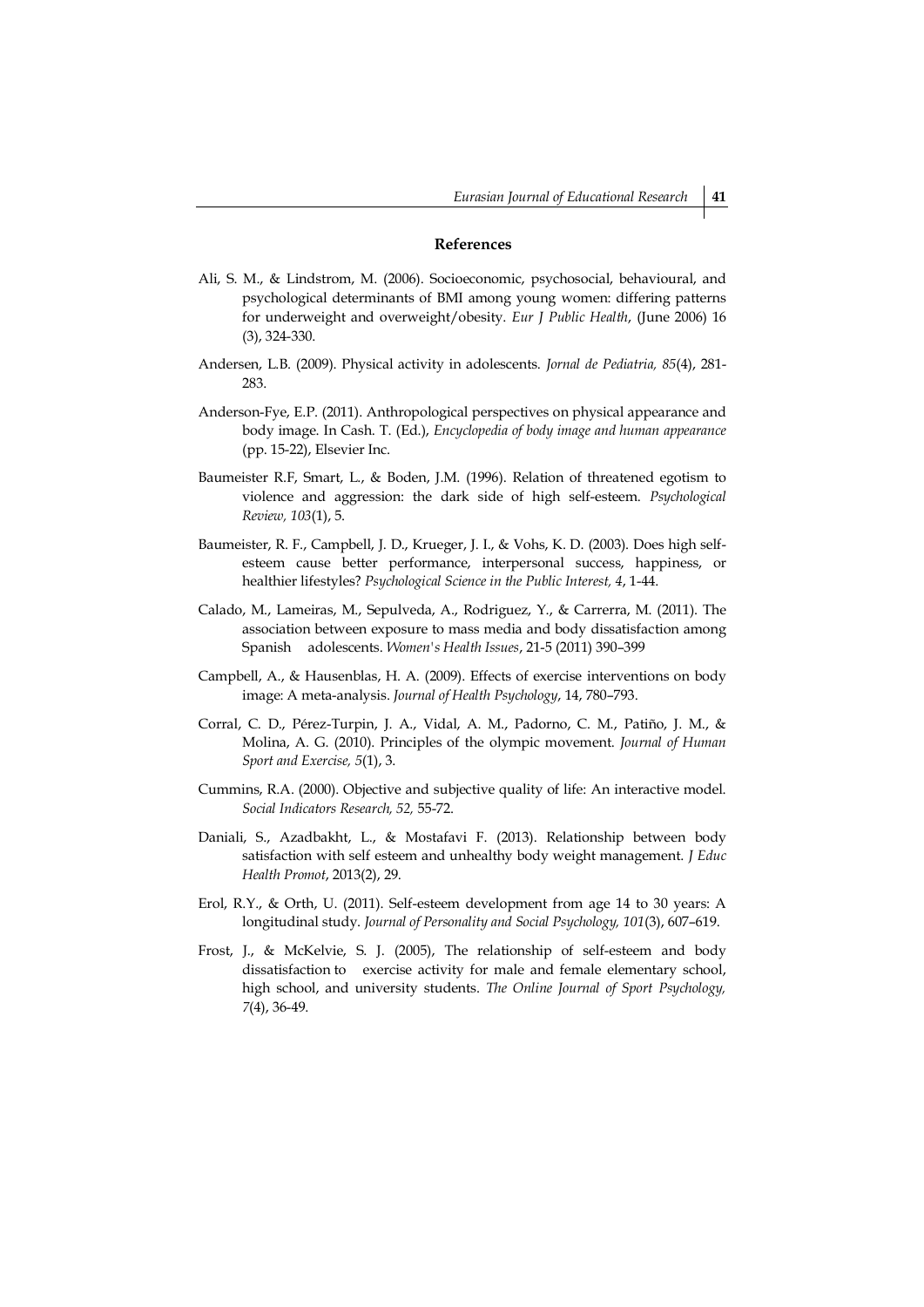- Grao-Cruces, A., Nuviala, A., Fernández-Martínez, A & Pérez-Turpin, A. (2014). Association of physical self-concept with physical activity, life satisfaction and Mediterranean diet in adolescents. *Kinesiology, 46*(2014) 1, 3-11
- Grogan, S. (2008). Body image: Understanding Body dissatisfaction in men, women and children. *Routledge Publish*., 45-46.
- Furham, A., Badmin, N., & Sneade, I. (2002). Body image dissatisfaction: Gender differences in eating attitudes, self-esteem, and reasons for exercise. *The Journal of Psyhology, 136*, 581-596.
- Hogan, M.G., & Strasburger, V.C. (2008). Body image, eating disorders, and the media. *Adolesc Med*, 19 (2008), 521–546
- Markey, C.N., & Markey P.M. (2009). Correlates of young women's interest in obtaining cosmetic surgery. *Sex Roles,* 61, 158–166.
- Martin Ginis, K., & Bassett, R. (2012). Exercise and changes in body image. In Cash, T., Smolak, L. (Ed.), *Body image a handbook of science, practice and prevention* (pp. 378-386), The Guilfo Press, New York.
- Martin Ginis, K. A., Eng, J. J., Arbour, K. P., Hartman, J. W., & Phillips, S. M. (2005). Mind over muscle? Sex differences in the relationship between body image change and subjective and objective physical changes following a 12-week strength-training program. *Body Image: An International Journal of Research*, 2, 363–372.
- Neagu, A. (2015). Body image: A theoretical framework. *Proc. Rom. Acad.,* Series B, 17(1), 29–38
- Oktan, V., & Sahin, M. (2010). Examination of the relationship between the body image and self- esteem of female adolescents. *International Journal of Human Science, 7*(2), 543-556.
- Poobalan, A.S., Aucott, L.S., Precious, E., Crombie, I.K., & Smith, W.C. (2010). Weight loss interventions in young people (18 to 25 year olds): A systematic review. *Obes Rev*., 2010(11), 580–592.
- Pop, C. (2014). Comunicarea in educatie fizica si sport. *Pro Universitaria Publishing*, 106-108.
- Pop, C. (2015). Meeting student's well being and educational goals in physical education classes. *Marathon*, 7(1), 138-143.
- Pop, C. L. (2015). Physical and health education for a resilient future workforce. *Revista Românească pentru Educaţie Multidimensională, 7*(2), 133-140.
- Rosenberg, M. (1989). *Society and the adolescent self-image.* Revised edition. Middletown, CT: Wesleyan University Press.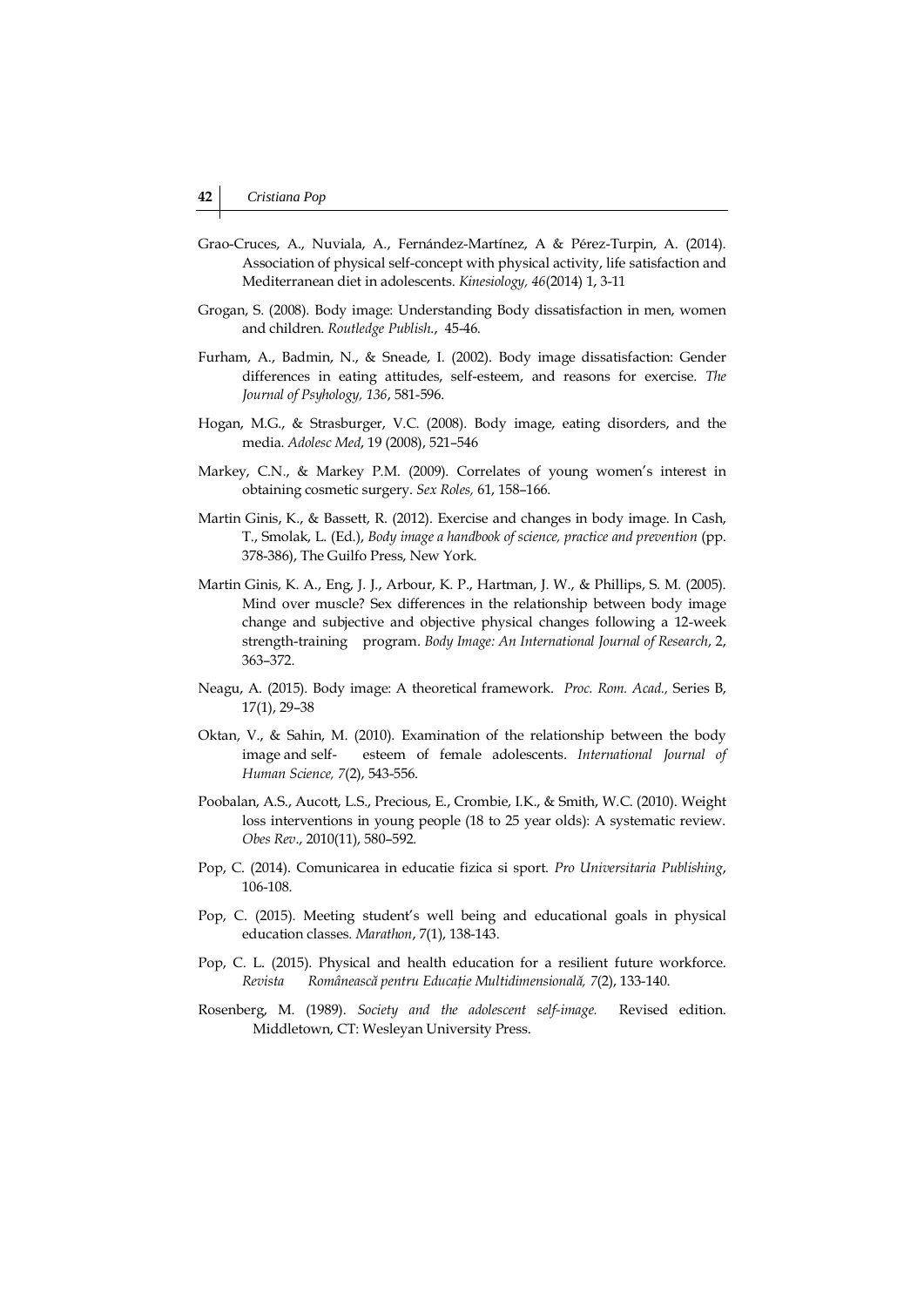- Runcan, P.L., & Iovu, M.B. (2013). Emotional intelligence and life satisfaction in romanian university students: The mediating role of self-esteem and social support. *Revista de cercetare si interventie sociala*, 40, 137-148.
- Sepulveda, A. R., Carrobles, J. A., Gandarillas, A., Poveda, J., & Pastor, V. (2007). Prevention program for disturbed eating and body dissatisfaction in a Spanish university population: A pilot study. *Body Image*, 4, 317–328.
- Singh, D., Peter Renn, P., & Adrian Singh, A. (2007). Did the perils of abdominal obesity affect depiction of feminine beauty in the sixteenth to eighteenth century British literature? Exploring the health and beauty link. *Proc. R. Soc. B*, 274(1611), 891-895.
- Sinclair, S.J., Blais, M.A., Gansler, D.A., Sandberg, E., Bistis, K., & LoCicero, A. (2010). Psychometric properties of the Rosenberg Self-Esteem Scale: overall and across demographic groups living within the United States. *Eval Health Prof*, 33(1), 56-80.
- Schmitt, D.P., & Allik, J. (2005). Simultaneous administration of the Rosenberg Self-Esteem Scale in 53 nations: Exploring the universal and culture-specific features of global self-esteem. *Journal of Personality and Social Psychology, 89*(4), 623–642.
- Sonstroem, R. J. (1997). The physical self-system: A mediator of exercise and selfesteem. In K. R. Fox (Ed.), *The physical self: From motivation to well-being* (pp. 3– 26). Champaign, IL: Human Kinetics.
- Szabó, M. K. (2015). The relationship between body image and self-esteem. *European Psychiatry*, *30*, 1354.
- Tiggemann, M. (2011). Sociocultural perspectives on human appearance and body image. In Cash, T., Smolek, L. (Edit), *Body image (*pp. 12-19), The Guilford Press, New York.
- Thompson, M. A., & Gray, J. J. (1991). Development and validation of a New Body Image Assessment Scale. *Journal of Personality Assessment*, 64, 258–269.
- Williams, P. A., & Cash, T. F. (2001). The effects of a circuit weight training program on the body images of college students*. International Journal of Eating Disorders*, 30, 75–82.
- Yigiter, K. (2014). A comparative study on American and Turkish students' selfesteem in terms of sport participation: A study on psychological health. *Educational Research and Reviews, 9* (15), 531-534.